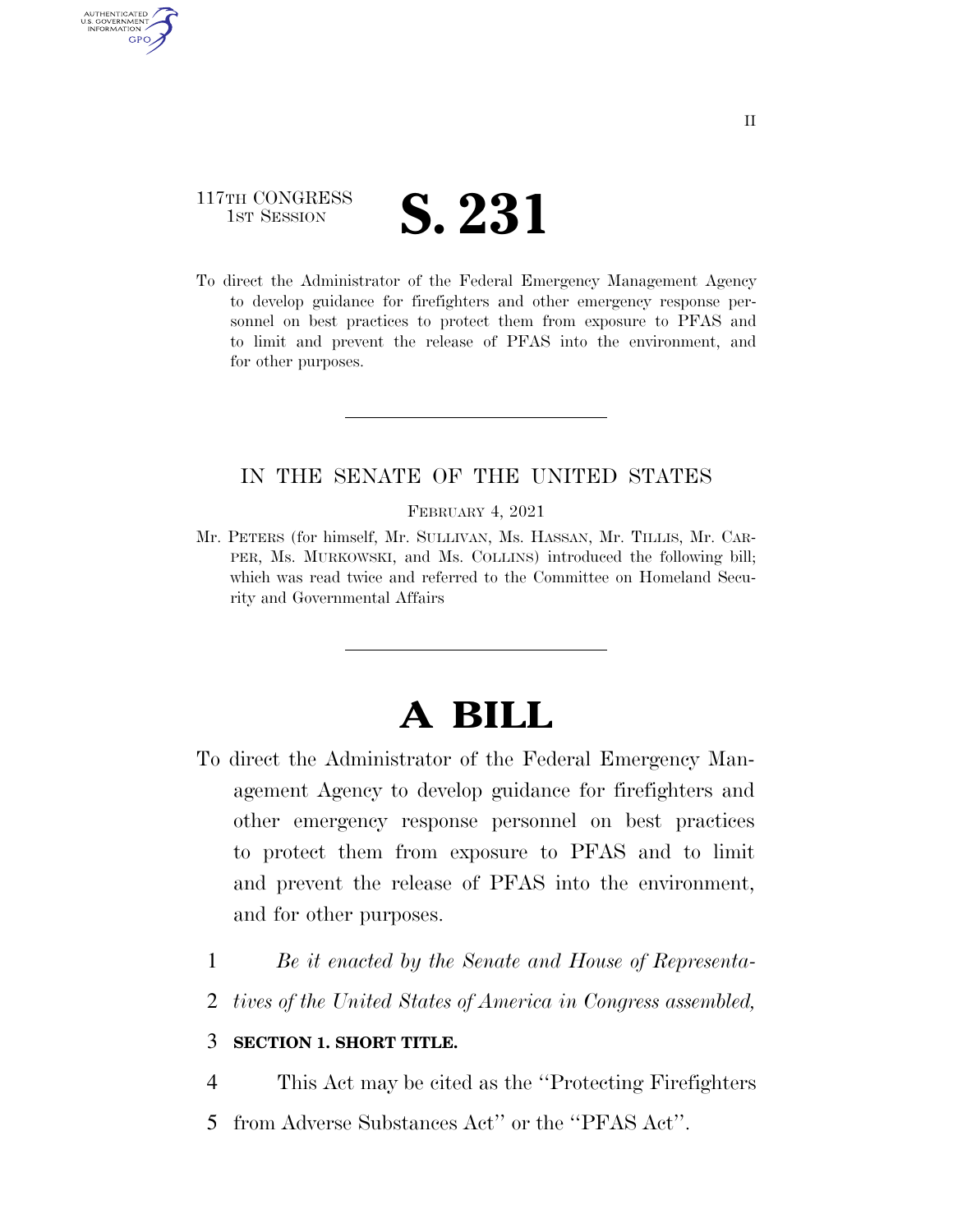## **SEC. 2. GUIDANCE ON HOW TO PREVENT EXPOSURE TO AND RELEASE OF PFAS.**

 (a) IN GENERAL.—Not later than 180 days after the date of enactment of this Act, the Administrator of the Federal Emergency Management Agency, in consultation with the Administrator of the United States Fire Adminis- tration, the Administrator of the Environmental Protec- tion Agency, the Director of the National Institute for Oc- cupational Safety and Health, and the heads of any other relevant agencies, shall—

 (1) develop and publish guidance for firefighters and other emergency response personnel on training, education programs, and best practices to—

 (A) reduce the exposure to per- and polyfluoroalkyl substances (commonly referred to as ''PFAS'') from firefighting foam and per-sonal protective equipment; and

 (B) limit or prevent the release of PFAS from firefighting foam into the environment;

 (2) develop and issue guidance to firefighters and other emergency response personnel on alter- native foams, personal protective equipment, and other firefighting tools and equipment that do not contain PFAS; and

•**S 231 IS** (3) create an online public repository, which shall be updated on a regular basis, on tools and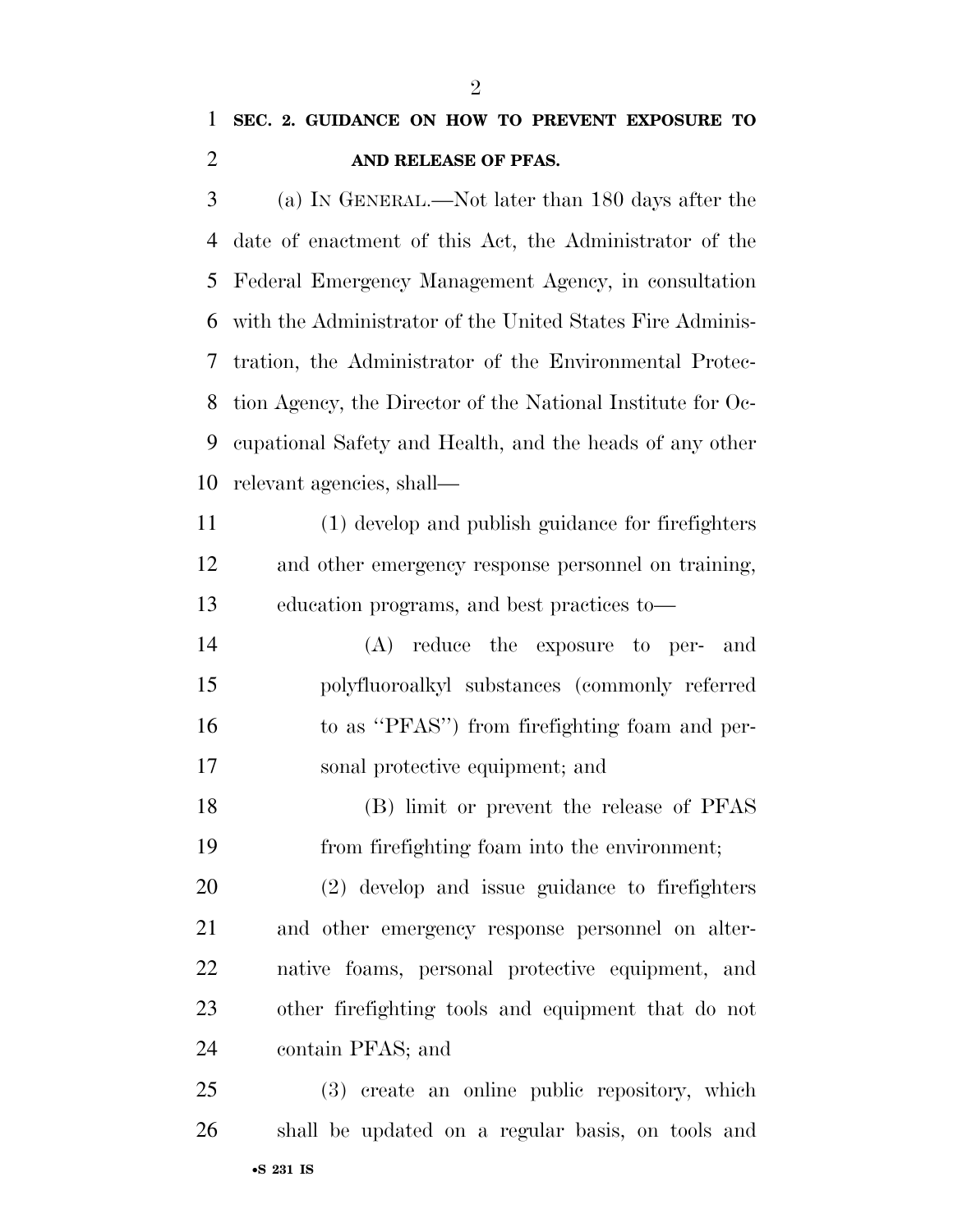| $\mathbf{1}$   | best practices for firefighters and other emergency       |
|----------------|-----------------------------------------------------------|
| $\overline{2}$ | response personnel to reduce, limit, and prevent the      |
| 3              | release of and exposure to PFAS.                          |
| $\overline{4}$ | (b) REQUIRED CONSULTATION.—In developing the              |
| 5              | guidance required under subsection (a), the Administrator |
| 6              | of the Federal Emergency Management Agency shall con-     |
| 7              | sult with appropriate interested entities, including—     |
| 8              | (1) firefighters and other emergency response             |
| 9              | personnel, including national fire service and emer-      |
| 10             | gency response organizations;                             |
| 11             | (2) impacted communities dealing with PFAS                |
| 12             | contamination;                                            |
| 13             | (3) scientists, including public and occupational         |
| 14             | health and safety experts, who are studying PFAS          |
| 15             | and PFAS alternatives in firefighting foam;               |
| 16             | (4) voluntary standards organizations engaged             |
| 17             | in developing standards for firefighter and fire-         |
| 18             | fighting equipment;                                       |
| 19             | (5) State fire training academies;                        |
| 20             | $(6)$ State fire marshals;                                |
| 21             | manufacturers of firefighting tools<br>(7)<br>and         |
| 22             | equipment; and                                            |
| 23             | (8) any other relevant entities, as determined            |
| 24             | by the Administrator of the Federal Emergency             |

•**S 231 IS**

 $\Omega$